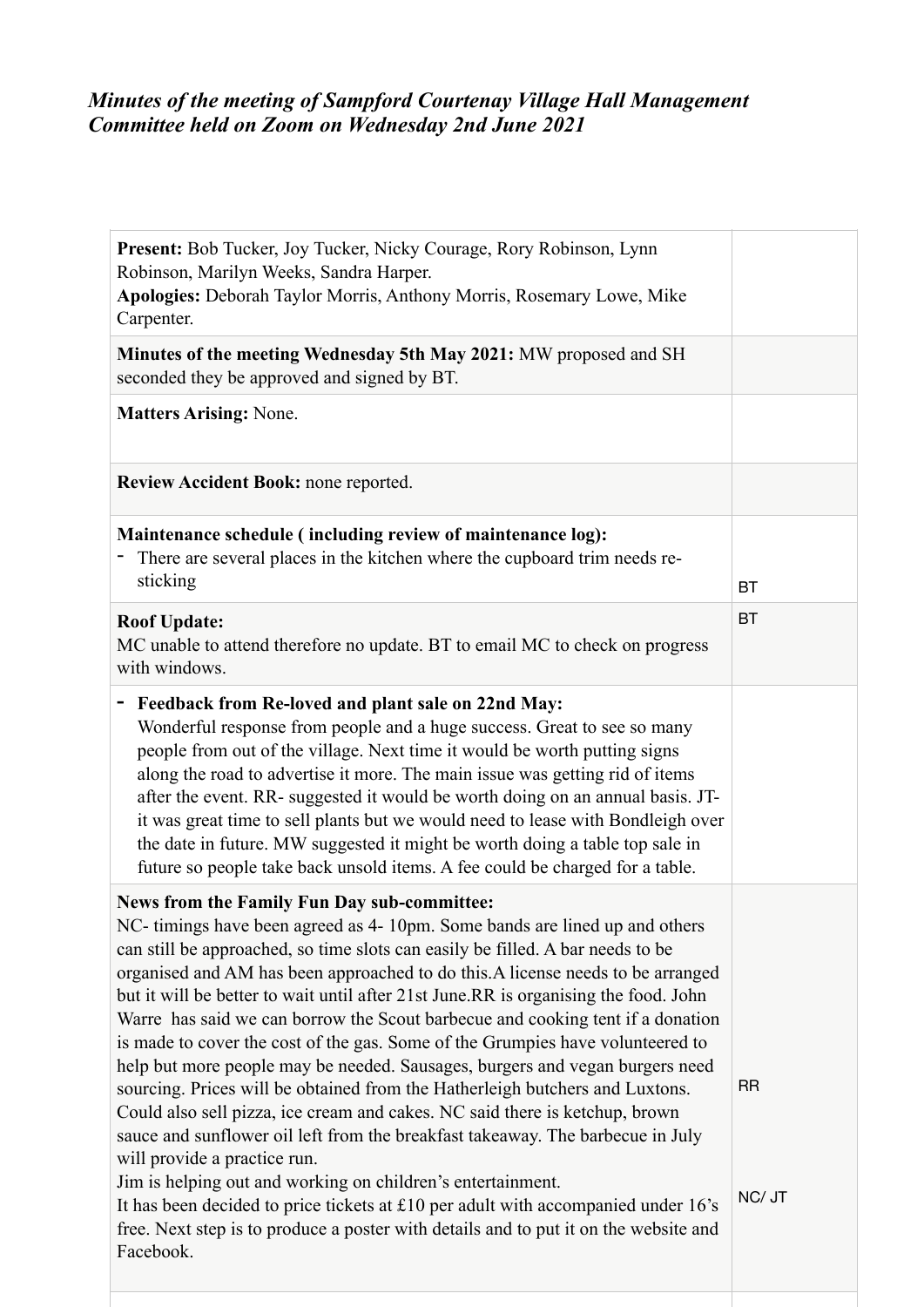| <b>Appointment of new Bookings Secretary:</b><br>Bob will take on this role temporarily and will consult AM and DTM. It was felt<br>that although AM and DTM had volunteered to continue booking weddings this<br>could cause confusion. This will be discussed further at the next meeting.                                                                                                                                                                                                                                                                                                                                                                                                                                                                                           |                 |
|----------------------------------------------------------------------------------------------------------------------------------------------------------------------------------------------------------------------------------------------------------------------------------------------------------------------------------------------------------------------------------------------------------------------------------------------------------------------------------------------------------------------------------------------------------------------------------------------------------------------------------------------------------------------------------------------------------------------------------------------------------------------------------------|-----------------|
| Photo competition for merchandising:<br>There have been 4 entries so far. JT will re-advertise it on the website and<br>Facebook to encourage more.<br>NC has obtained a quote from Inkprint but it is slightly more than Burridge<br>printers. MW suggested we could print slightly more to bring the cost down.<br>Everyone agreed it was a good idea and has made money in the past. Blank cards<br>would be good to sell from the pub, B and Bs and holiday lets. RR suggested<br>speaking to the church to see if they would be willing to put some for sale there.<br>NC explained blank greetings cards with a standard envelope would be 100 for £52<br>+ vat or 250 for £75 + vat.                                                                                            | JT<br><b>RR</b> |
| Come, Buy and chat on 26th June:<br>JT will put an advert on the website and Facebook and ask for cake donations.<br>MW suggested putting tables in the main hall for refreshments and books and bric-<br>a-brac tables in the small hall. Everyone agreed to set up the hall on Friday 25th at<br>2pm.<br>LR will organise a Guess how many sweets in the jar. LR to get tea bags and<br>coffee. There is milk in the freezer which can be defrosted. LR to ask Veronica if<br>there are any plants left which could be sold.                                                                                                                                                                                                                                                         | JT<br><b>LR</b> |
| <b>Harvest Cream Tea:</b><br>MW best date would be Sunday 29th August in the field or if wet in the hall. It was<br>agreed to run fro 3-5pm. MW suggested using individual boxes and calling it an<br>afternoon tea with sandwiches, cocktail pasties, sausage rolls and cake. LR<br>suggested it might be best to get people to pre-order to deal with gluten free and<br>vegetarian requirements. A team of people could make sandwiches earlier in the<br>day. JT suggested pre-ordering would allow people to choose sandwiches and type<br>of cake, but it was decided this could become very complicated. It was agreed to<br>price the event at £10 for afternoon tea or £5 for a cream tea, with 1 drink per box.<br>Other drinks will be available and extra cake for a cost. | <b>MW</b>       |
| <b>Secretary's Report:</b><br>The new email has been set up and is working. It is: <b>secretaryvhsc</b> @ <b>gmail.com</b><br>- 4 entries have been received for the photo competition so far.                                                                                                                                                                                                                                                                                                                                                                                                                                                                                                                                                                                         |                 |
|                                                                                                                                                                                                                                                                                                                                                                                                                                                                                                                                                                                                                                                                                                                                                                                        |                 |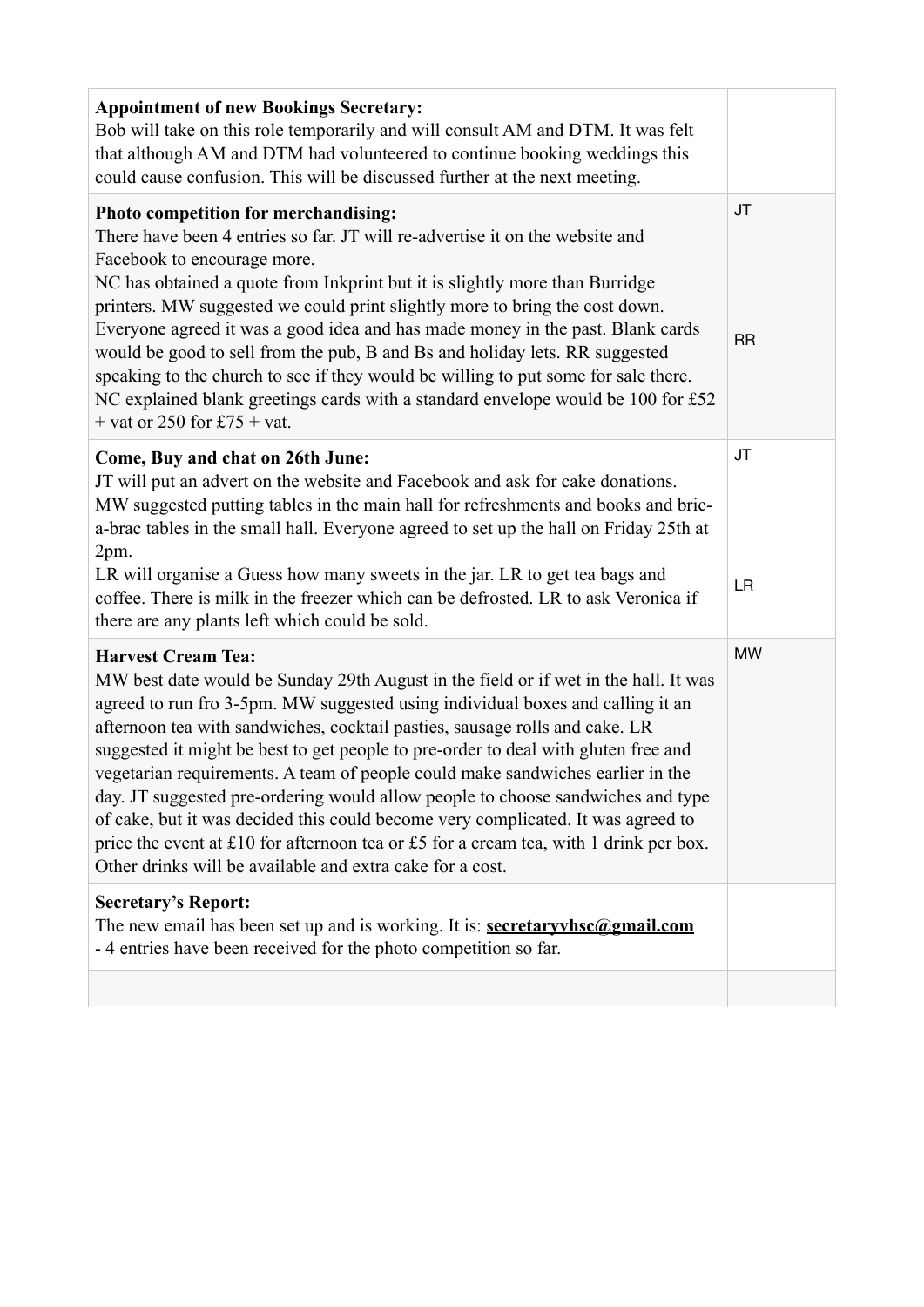## TREASURER'S REPORT FOR JUNE 2021

#### **EXPENSES**

Bulb (electricity) May - £44.36 Trevor Davey (grass cutting) - £150.00

### **RECEIPTS**

Just Giving - £97.90 Hire (election) - £200.00 Emptied Electric meters - £42.00 Plant Stall (curry evening, chilli evening and pre-loved) - £605.30 Pre-loved teas - £154.50 Pre-loved - £373.27 Pre-loved (card payment) - £20.63 Roof-us cash box - £6.55 Donation - £500.00 Donations (NC & MW) - £7.50 Donation - £5.00 Donation (W.I. parking at hall) - £23.00 Sale of Exeter Chiefs items on ebay - £63.23

Balance at Bank - £32906.86

Lloyds Bank - £8486.18 NatWest - £22640.33 (plus £1780.35 to pay in) - £24420.68

There is a refund from EDF, but need to get the cheque written out correctly. Would like to transfer the sum of £2839.81 from the Lloyd's Account to **Natwest** 

# **Events and Lettings:**-

- **-** The Parish Council have booked the hall for its future meetings.
- **-** Tap Dance 10th June 11-12 and subsequent Thursdays.
- **-** Come, buy and chat + wedding parking 26th June
- **-** WI outside meeting 1st July- making a donation
- **-** Yoga on Wednesdays from 9th June 6-7pm
- **-** Exbourne choir Thursdays 7- 10pm
- **-** Flower Club September to September- usually get a discount
- It was agreed to stop the book 2 months and get 1 free offer at the end of June. JT will stop this in the Roundabout advert. JT